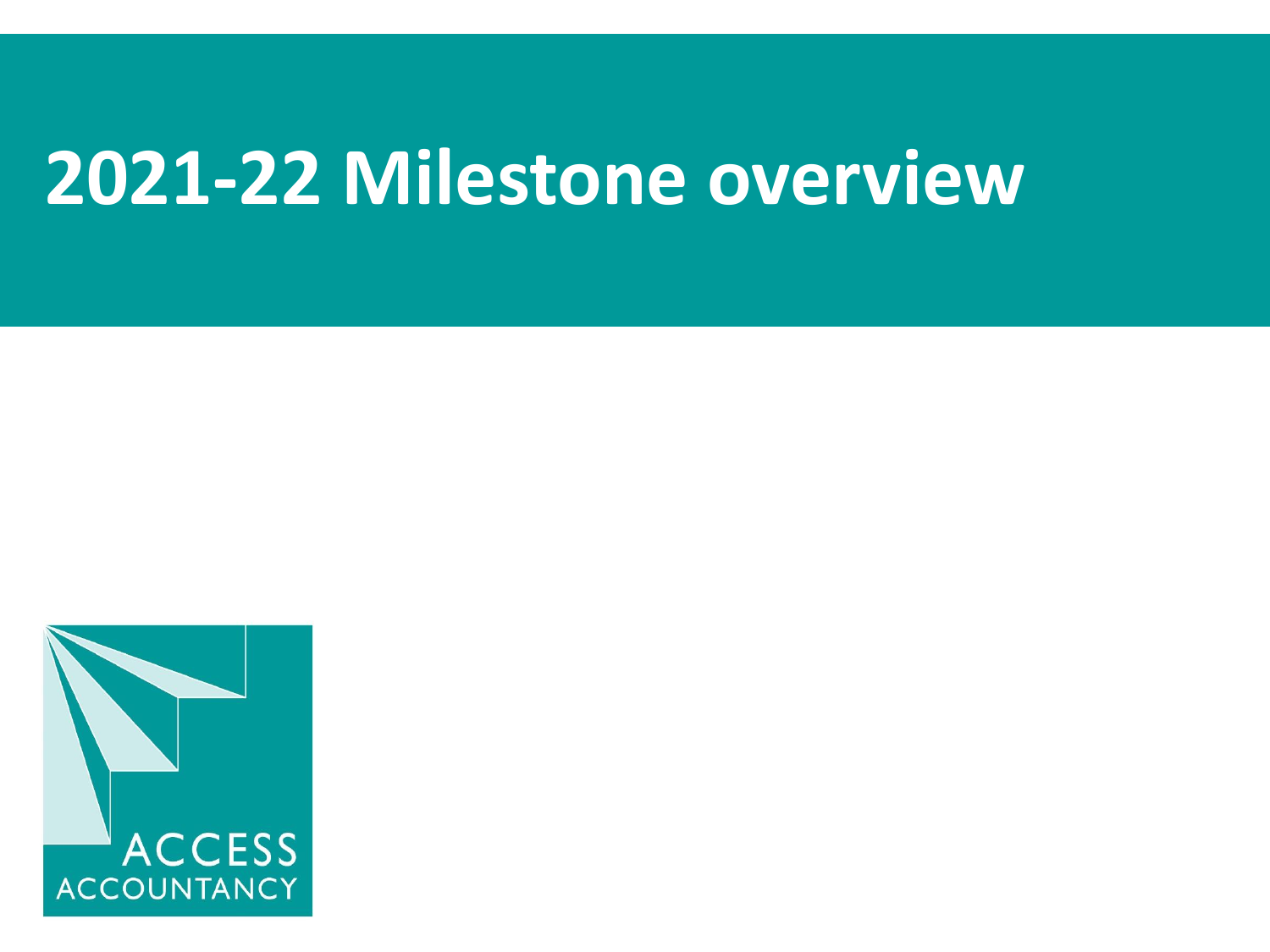**Concept**



■Start at the Adopting level with aim to move to Influencing over time.

■Core

- –All of these should be completed under each level
- ■Flexible
	- –Goal is to complete as many of these as possible within in each level.
- ■You do not need to have completed one level to start on the milestones within another level.